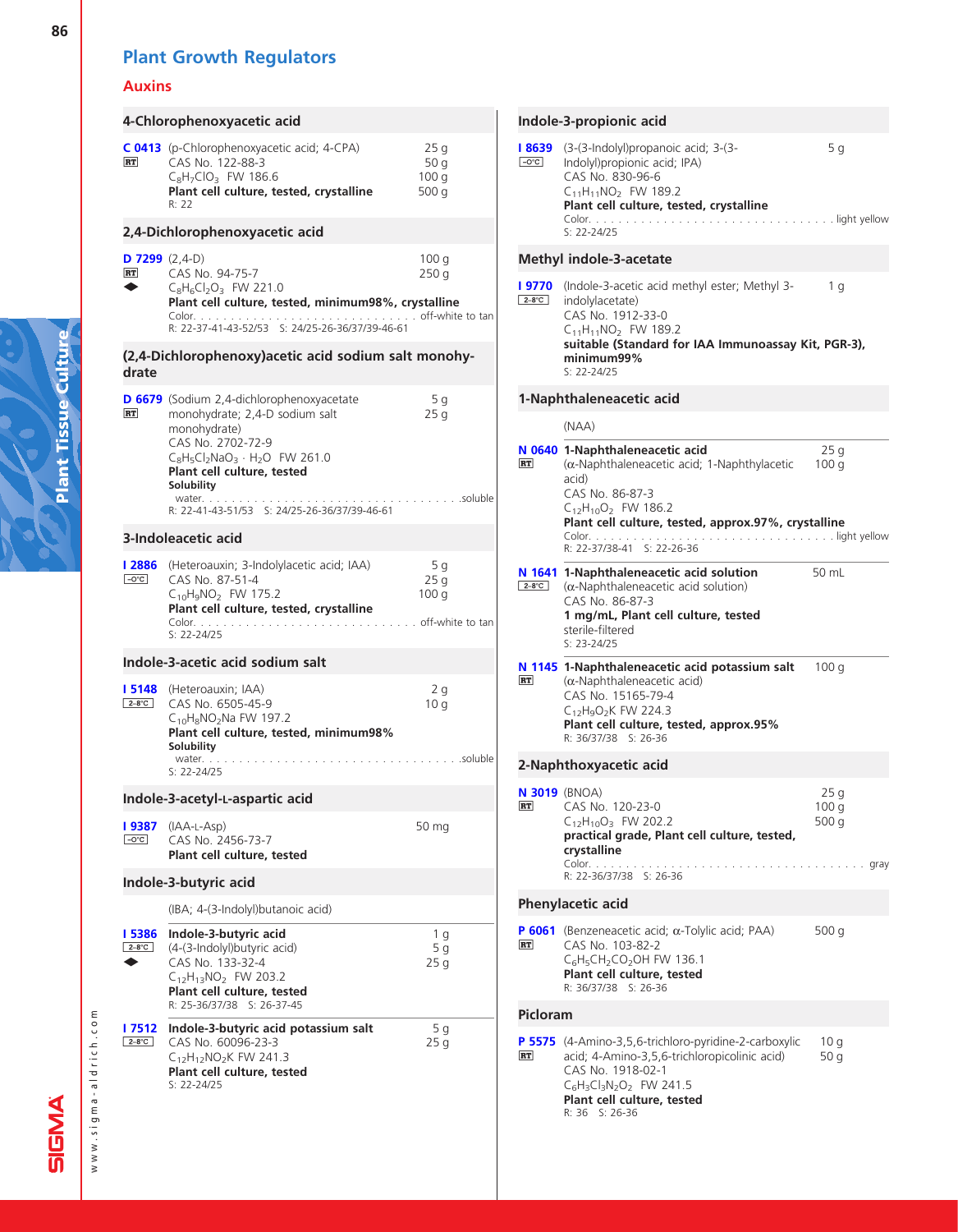#### Auxins

|                                  | 2,4,5-Trichlorophenoxyacetic acid                                                                                                                                  |                                 | $-O^{\circ}C$  | <b>B</b> 1655 Plant cell culture, tested<br>Similar to B 2275, but prod                                                |
|----------------------------------|--------------------------------------------------------------------------------------------------------------------------------------------------------------------|---------------------------------|----------------|------------------------------------------------------------------------------------------------------------------------|
| RT                               | <b>T 5785</b> $(2,4,5-T)$<br>CAS No. 93-76-5                                                                                                                       | 25 <sub>g</sub>                 |                | N-(2-Chloro-4-pyridyl)-N'-phe                                                                                          |
|                                  | $C_8H_5Cl_3O_3$ FW 255.5<br>Plant cell culture, tested, approx.97%, crystalline<br>R: 21/22-36/37/38-40-50/53 S: 27-28-36/37/39-45-60-61                           |                                 | $2-8$ °C       | C 2791 (4-CPPU; CPPU)<br>CAS No. 68157-60-8<br>$C_{12}H_{10}CIN_3O$ FW 247.7<br>Plant cell culture, tested             |
|                                  | 2,3,5-Triiodobenzoic acid                                                                                                                                          |                                 |                | <b>References</b><br>Takahashi, S., et al., Phytochei                                                                  |
| $T 5910$ (TIBA)<br>$-0^{\circ}C$ | CAS No. 88-82-4<br>$C_7H_3I_3O_2$ FW 499.8<br>Plant cell culture, tested, approx.97%<br>(titration)<br>R: 22 S: 22-26-36                                           | 5q<br>10q<br>25g                |                | R: 36/37 S: 26-36                                                                                                      |
| <b>Cytokinins</b>                |                                                                                                                                                                    |                                 |                | 6-(y, y-Dimethylallylamino)pu                                                                                          |
| <b>Adenine</b>                   |                                                                                                                                                                    |                                 |                | (2iP; N <sup>6</sup> -(2-Isopentenyl)ade<br>CAS No. 2365-40-4                                                          |
|                                  |                                                                                                                                                                    |                                 |                | D 7660 6- $(\gamma, \gamma$ -Dimethylallylamino                                                                        |
| RT                               | A 5665 Adenine<br>(6-Aminopurine; Vitamin $B_4$ )<br>CAS No. 73-24-5<br>$C_5H_5N_5$ FW 135.1                                                                       | 25q<br>100q                     | $-O^{\circ}C$  | $C_{10}H_{13}N_5$ FW 203.2<br>1 mg/mL, Plant cell cultu<br>sterile-filtered                                            |
|                                  | Plant cell culture, tested, minimum99%<br>R: 22 S: 22-26-36                                                                                                        |                                 |                | 6- $(\gamma, \gamma$ -Dimethylallylamino<br>C <sub>10</sub> H <sub>13</sub> N <sub>5</sub> FW 203.2<br>$S: 22 - 24/25$ |
| <b>RT</b>                        | A 2545 Adenine sulfate salt<br>(6-Aminopurine hemisulfate salt; Adenine<br>hemisulfate salt)<br>CAS No. 321-30-2<br>$C_5H_5N_5 \cdot 1/2H_2SO_4$ FW 368.3          | 25q<br>100q<br>500 $q$          | $-O^{\circ}C$  | $\sim$ 100 $\sim$ 100 $\sim$<br>D 5912 Commercial Grade, Plant<br>tested, minimum90%                                   |
|                                  | Plant cell culture, tested, minimum99%<br>powder<br>Solubility                                                                                                     |                                 | $-0^{\circ}C$  | D 7674 Plant cell culture, tested                                                                                      |
|                                  | $S: 22 - 24/25$                                                                                                                                                    |                                 |                | N, N'-Diphenylurea                                                                                                     |
|                                  | 6-Benzylaminopurine                                                                                                                                                |                                 | RT             | D 7535 (1,3-Diphenylurea; Carbani<br>CAS No. 102-07-8                                                                  |
| <b>RT</b>                        | (N <sup>6</sup> -Benzyladenine; BA)<br><b>B 3408 6-Benzylaminopurine</b><br>CAS No. 1214-39-7                                                                      | 100 mg<br>500 mg                |                | $(C_6H_5NH)_2CO$ FW 212.3<br>Plant cell culture, tested<br>$S: 22 - 24/25$                                             |
|                                  | $C_{12}H_{11}N_5$ FW 225.3<br>Plant cell culture, tested                                                                                                           | 1 g<br>5 g                      | <b>Kinetin</b> |                                                                                                                        |
|                                  | R: 36/37/38 S: 26-36                                                                                                                                               | 25q                             |                | (N <sup>6</sup> -Furfuryladenine; 6-Furf                                                                               |
| $2-8^{\circ}$ C                  | <b>B</b> 3274 6-Benzylaminopurine solution<br>1 mg/mL, Plant cell culture, tested<br>sterile-filtered<br>$S: 23-24/25$                                             | 50 mL                           |                | Kinetin<br>CAS No. 525-79-1<br>C <sub>10</sub> H <sub>9</sub> N <sub>5</sub> O FW 215.2<br>$S: 22 - 24/25$             |
| RT                               | B 5920 6-Benzylaminopurine hydrochloride<br>CAS No. 162714-86-5<br>$C_{12}H_{11}N_5 \cdot HCl$ FW 261.7<br>Plant cell culture, tested,<br>minimum98%<br>Solubility | 250 mg<br>1 g<br>5 <sub>q</sub> | RT             | .<br>K 0753 Plant cell culture, tested<br>$Color.$<br>.<br>K 3378 Commercial Grade, Plant                              |
|                                  | water.<br>R: 36/37/38 S: 26-36                                                                                                                                     |                                 | <b>RT</b>      | tested, Amorphous pow<br>Color.                                                                                        |
|                                  | N-Benzyl-9-(2-tetrahydropyranyl)adenine                                                                                                                            |                                 | $-O^{\circ}C$  | K 3253 Kinetin solution<br>CAS No. 525-79-1                                                                            |
|                                  | (6-Benzylamino-9-(2-tetrahydropyranyl)-9H-purine; BPA)<br>CAS No. 2312-73-4<br>$C_{17}H_{19}N_5O$ FW 309.4<br>R: 22 S: 26-36                                       |                                 |                | 1 mg/mL, Plant cell cultu<br>sterile-filtered<br>$S: 23-24/25$                                                         |
| $\boxed{-O^{\circ}C}$            | <b>B 2275 Plant cell culture, tested</b>                                                                                                                           | 500 mg<br>1 g                   |                |                                                                                                                        |

50 mg 100 mg 275, but produced by Sigma. dyl)-N'-phenylurea 25 mg 100 mg  $U$ 57-60-8 FW 247.7 lture, tested t al., Phytochem. **17**, 1201 (1978)  $5 - 36$ lamino)purine pentenyl)adenine) 5-40-4 **[D 7660](http://www.sigma-aldrich.com/ProductLookup.html?ProdNo=D7660&Brand=SIGMA) 6-(**y,y-**Dimethylallylamino)purine** 50 mL<br>Feed CoddiaNe EW 203 2  $(203.2)$ ant cell culture, teste<mark>d</mark> nylallylamino)purine  $203.2$ ............................... 1 g 5 g 10 g  $25 \,\mathrm{g}$ . Grade, Plant cell culture, mum90% ............................... 1 g 5 g 10 g lture, tested, minimum98.5% **[D 7535](http://www.sigma-aldrich.com/ProductLookup.html?ProdNo=D7535&Brand=SIGMA)** (1,3-Diphenylurea; Carbanilide) 25 g  $-07 - 8$ FW 212.3 lture, tested lenine; 6-Furfurylaminopurine)  $-79-1$ V 215.2 ............................... 1 g 5 g  $25 g$ Iture, tested, crystalline Color. . . . . . . . . . . . . . . . . . . . . . . . . white ............................... 1 g 5 g 25 g Grade, Plant cell culture, rphous powder . . . . . . . . . . . . . . . . . . off-white 100 mL tion  $-79-1$ ant cell culture, teste<mark>d</mark>

www.sigma-aldrich.com www.sigma-aldrich.com

**A<br>D<br>D** 

ັທົ

Plant Tissue Culture

**Tissue** 

Plant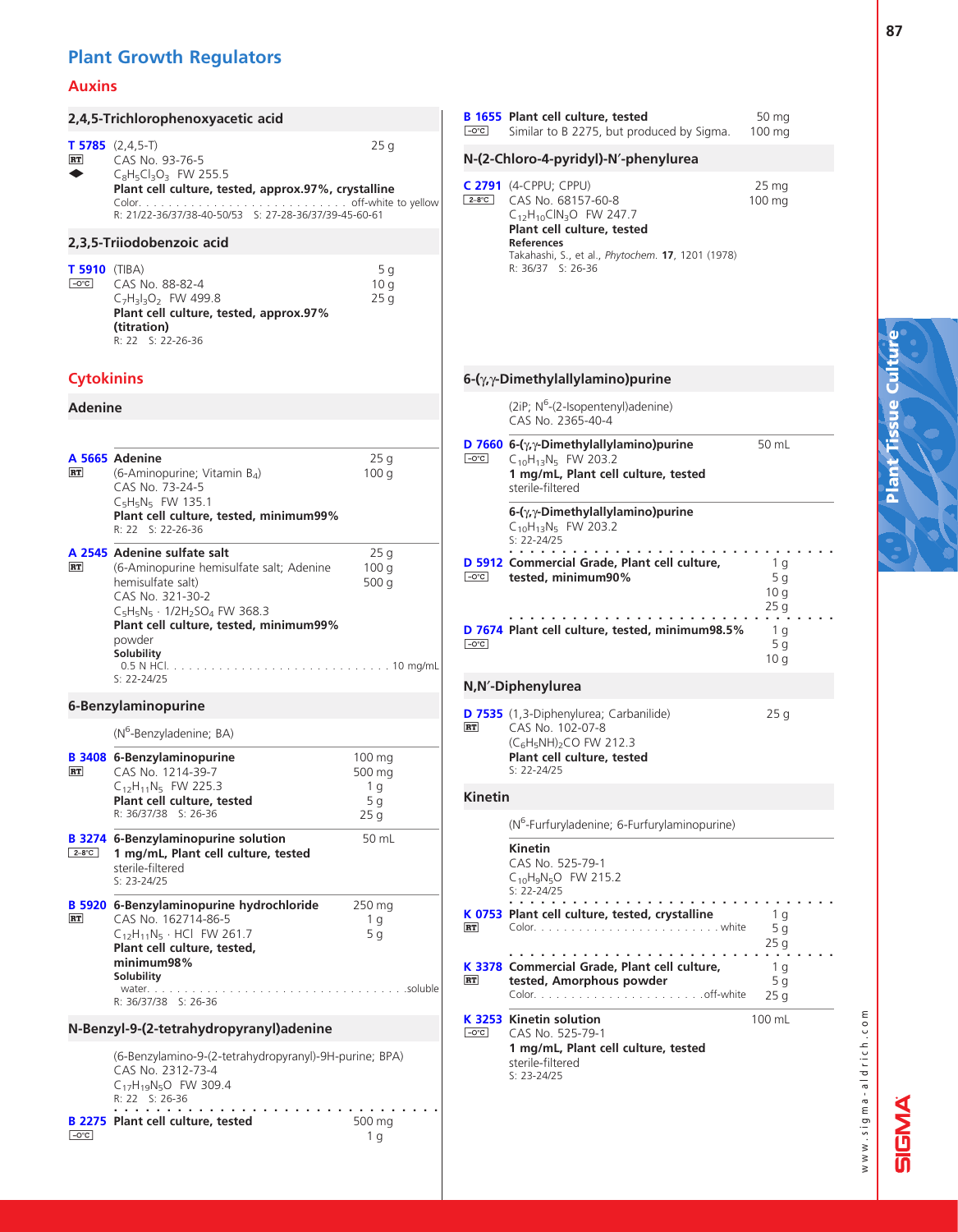## **Cytokinins**

| <b>Kinetin</b>          | (Continuation of)                                                                                                                                                                                                                                                      |                                                                                    |         |
|-------------------------|------------------------------------------------------------------------------------------------------------------------------------------------------------------------------------------------------------------------------------------------------------------------|------------------------------------------------------------------------------------|---------|
| $\boxed{-O^{\circ}C}$   | K 1885 Kinetin hydrochloride<br>CAS No. 177966-68-6<br>$C_{10}H_9N_5O \cdot HCl$ FW 251.7<br>Plant cell culture, tested,<br>minimum98%<br>Solubility<br>water.                                                                                                         | 100 mg<br>500 mg<br>2q<br>. soluble                                                |         |
| <b>Thidiazuron</b>      |                                                                                                                                                                                                                                                                        |                                                                                    |         |
| <b>RT</b>               | P 6186 CAS No. 51707-55-2<br>$C_9H_8N_4OS$ FW 220.3<br>Plant cell culture, tested<br>R: 36/37/38 S: 22-26-36                                                                                                                                                           | 25 mg<br>100 mg<br>500 mg                                                          |         |
| <b>Zeatin</b>           |                                                                                                                                                                                                                                                                        |                                                                                    |         |
| $\boxed{-O^{\circ}C}$   | $20164$ (6-(4-Hydroxy-3-methylbut-2-<br>enylamino)purine)<br>CAS No. 13114-27-7<br>$C_{10}H_{13}N_5O$ FW 219.2<br>Plant cell culture, tested, powder<br>Mixed isomers<br>Approx. 80% trans; balance primarily cis.<br>off-white to yellow<br>Color.<br>$S: 22 - 24/25$ | 1 <sub>mg</sub><br>5 mg<br>$10 \,\mathrm{mg}$<br>50 mg<br>250 mg<br>1 <sub>q</sub> |         |
| trans-Zeatin            |                                                                                                                                                                                                                                                                        |                                                                                    |         |
|                         | (N <sup>6</sup> -(4-Hydroxy-3-methyl-2-buten-1-yl)adenine;<br>6-(4-Hydroxy-3-methylbut-2-enylamino)purine)                                                                                                                                                             |                                                                                    |         |
| $\boxed{-O^{\circ}C}$   | Z 0876 trans-Zeatin<br>CAS No. 1637-39-4<br>$C_{10}H_{13}N_5O$ FW 219.2<br>Plant cell culture, tested,<br>minimum97%<br>$S: 22 - 24/25$                                                                                                                                | 5 mg<br>10 <sub>mg</sub><br>50 mg<br>250 mg                                        |         |
| $-O^{\circ}C$           | Z 2753 trans-Zeatin hydrochloride<br>CAS No. 6025-81-6<br>$C_{10}H_{13}N_5O \cdot HCl$ FW 255.7<br>Plant cell culture, tested, minimum97%<br>Solubility<br>water                                                                                                       | 2 mg<br>5 mg<br>25 <sub>mg</sub>                                                   | soluble |
|                         | trans-Zeatin-riboside                                                                                                                                                                                                                                                  |                                                                                    |         |
| Z 3541<br>$-C^{\circ}C$ | (N <sup>6</sup> -(trans-4-Hydroxy-3-methyl-2-buten-1-<br>yl)adenosine; 9-(β-D-Ribofuranosyl)-trans-<br>zeatin)<br>CAS No. 6025-53-2<br>$C_{15}H_{21}N_5O_5$ FW 351.4<br>Plant cell culture, tested, approx.95%                                                         | 10 <sub>mg</sub><br>50 mg<br>250 mg                                                |         |
|                         | <b>Growth Regulator Detection Kits</b>                                                                                                                                                                                                                                 |                                                                                    |         |
|                         | Abscisic acid immunoassay detection kit                                                                                                                                                                                                                                |                                                                                    |         |
| PGR-1<br>$2-8^{\circ}C$ | Components:<br>module of 8 sensitized wells per strip, 12 strips<br>PGR tracer,<br>stopping reagent,<br>substrate,<br>substrate diluent,                                                                                                                               | 1 kit                                                                              |         |

### Indole-3-acetic acid immunoassay detection kit

| PGR-3<br>$2-8$ °C | <b>Components:</b><br>PGR tracer,<br>stopping reagent,<br>substrate,<br>substrate diluent,<br>technical insert,<br>tracer diluent,<br>wash solution,<br>R: 46-5-26/27/28-32-34 S: 53-36/37/39-45 | module of 8 sensitized wells per strip, 12 strips | 1 kit |
|-------------------|--------------------------------------------------------------------------------------------------------------------------------------------------------------------------------------------------|---------------------------------------------------|-------|
|                   |                                                                                                                                                                                                  | Isopentenyl adenosine immunoassay detection kit   |       |

#### [PGR-4](http://www.sigma-aldrich.com/ProductLookup.html?ProdNo=PGR4&Brand=SIGMA) Components:

| PGR-4                  | <b>Components:</b>                       |                                                   | 1 kit |
|------------------------|------------------------------------------|---------------------------------------------------|-------|
| $2 - 8^\circ \text{C}$ |                                          | module of 8 sensitized wells per strip, 12 strips |       |
|                        | PGR tracer,                              |                                                   |       |
|                        | stopping reagent,                        |                                                   |       |
|                        | substrate,                               |                                                   |       |
|                        | substrate diluent,                       |                                                   |       |
|                        | technical insert,                        |                                                   |       |
|                        | tracer diluent,                          |                                                   |       |
|                        | wash solution,                           |                                                   |       |
|                        | R: 46-5-26/27/28-32-34 S: 53-36/37/39-45 |                                                   |       |

#### trans-Zeatin riboside immunoassay detection kit

| $2-8$ °C | <b>PGR-5</b> Components:<br>module of 8 sensitized wells per strip, 12 strips<br>PGR tracer,<br>stopping reagent,<br>substrate,<br>substrate diluent, |  |  |
|----------|-------------------------------------------------------------------------------------------------------------------------------------------------------|--|--|
|          | technical insert,<br>tracer diluent,<br>wash solution,<br>$R: 46-5-26/27/28-32-34$ S: 53-36/37/39-45                                                  |  |  |

#### Miscellaneous Plant Growth Regulators

#### (–)-Abscisic acid

| $-0^{\circ}$ C | <b>A 1049</b> (Dormin; (2-cis, 4-trans)-5-(1-Hydroxy-<br>2,6,6-trimethyl-4-oxo-2-cyclohexen-1-yl)-<br>3-methyl-2,4-pentadienoic acid; ABA)<br>CAS No. 14375-45-2<br>$C_{15}H_{20}O_{4}$ FW 264.3<br>Plant cell culture, tested, approx.99%, powder<br>Solubility<br>methanol. $\ldots$ 50 mg/mL, may be clear to slightly hazy. | 100 mg<br>250 mg |
|----------------|---------------------------------------------------------------------------------------------------------------------------------------------------------------------------------------------------------------------------------------------------------------------------------------------------------------------------------|------------------|
|                |                                                                                                                                                                                                                                                                                                                                 |                  |

#### Ancymidol

| <b>A 9431</b> ( $\alpha$ -Cyclopropyl- $\alpha$ -(4-methoxyphenyl)-5- | 25 <sub>mg</sub> |
|-----------------------------------------------------------------------|------------------|
| $2-8^{\circ}C$ pyrimidinemethanol)                                    | 100 mg           |
| CAS No. 12771-68-5                                                    |                  |
| $C_{15}H_{16}N_2O_2$ FW 256.3                                         |                  |
| Plant cell culture, tested                                            |                  |
| $S: 22 - 24/25$                                                       |                  |
|                                                                       |                  |

#### Chlorocholine chloride

|           | C 4049 (Choline dichloride; Chlormeguat chloride; (2- | 5 g |
|-----------|-------------------------------------------------------|-----|
| <b>RT</b> | Chloroethyl)trimethylammonium chloride)               | 25q |
| $\bullet$ | CAS No. 999-81-5                                      |     |
|           | $(CH3)3N(Cl)CH2CH2Cl$ FW 158.1                        |     |
|           | Plant cell culture, tested                            |     |
|           | R: 21/22 S: 36/37                                     |     |
|           |                                                       |     |

www.sigma-aldrich.com

www.sigma-aldrich.com

technical insert, tracer diluent, wash solution,

R: 46-5-26/27/28-32-34 S: 53-36/37/39-45